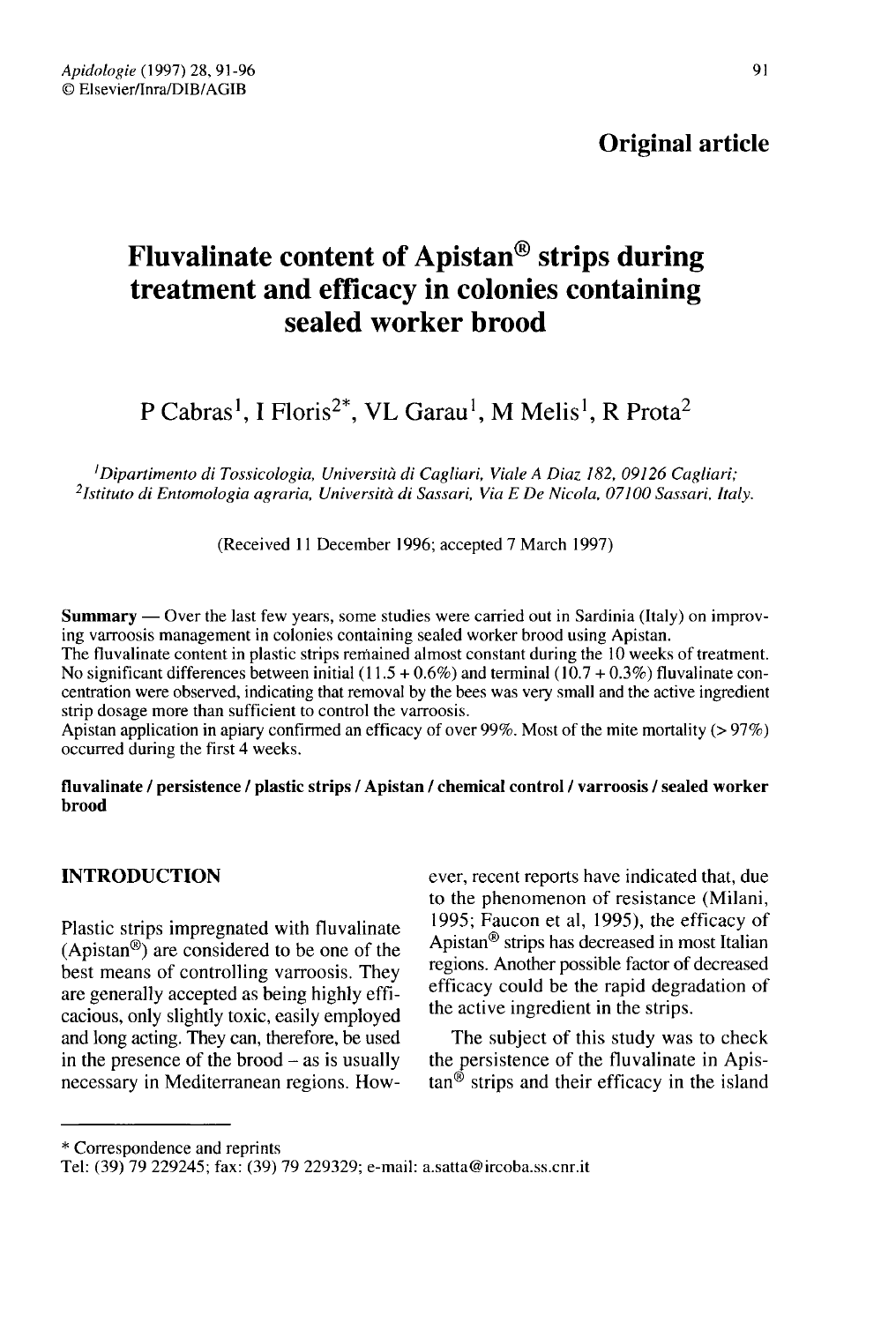of Sardinia (Italy), where honeybee colonies constantly contain sealed worker brood.

#### MATERIALS AND METHODS

#### Description of the field trials

The trial, performed mainly to verify the active ingredient persistence in the strips, began on 24 September 1994 with 12 colonies (Apis mellifera ligustica Spin) placed in Dadant-Blatt hives, ten being treated and two left as controls.

The commercial product Apistan® (Sandoz, Orléans, France), consisting of PVC strips (8 g each) impregnated with 10% fluvalinate was used according to the instructions supplied (two strips per hive).

To evaluate fluvalinate content of the strips, disc-shaped portions (ca 5 mm diam; 20 mg wt) were taken weekly from each strip using a punch plier, for 6 weeks from six hives and for 10 weeks from the other four hives. Theses samples were kept in a deep-freeze  $(-20 °C)$  until analysed.

To verify the efficacy of the treatment with Apistan®, as in a previous field trial (Floris and Prota, 1993), a white vaseline-covered plastic sheet was inserted in the bottom of each hive for a weekly count of mite mortality before (2 weeks), during (10 weeks) and after (2 weeks) the treatment. We also estimated, before and after treatment, the extent of adult bees and sealed brood using one sixth of a Dadant-Blatt frame<br>brood using one sixth of a Dadant-Blatt frame<br>the infectation layel of the adult hees by some the infestation level of the adult bees by sampling 500 bees from three combs per hive (Ritter and Ruttner, 1980), and the infestation of the sealed worker brood (female adult mites per cell) by sampling 300 cells chosen from three combs per hive and opened in crossway manner (Pappas and Thrasyvoulou, 1988) to overcome the problem of the aggregated distribution of mites within the brood nest (Floris, 1991). To avoid data distortion from reinfestation (due to drift or robbery), the trial was conducted in a low colonydensity area (Ritter and Leclerq, 1987), without other apiaries within a range of a least 3 km.

#### Active ingredient extraction procedure

After weighing, each disc-shape sample was placed in a 30 mL screw-capped test-tube, to

which 10 mL methylene chloride was added; this mixture was rotary-shaken (GFL, Germany) for 30 min. A 50 mL aliquot of the solvent was transferred into a 10 mL beaker and evaporated to dryness under a nitrogen stream. The residue was recovered with 5 mL n-hexane containing an internal standard (is) and injected into the chromatograph. To verify the efficacy of the extraction method, five disc-shaped portions were taken from each of two Apistan® unused strips from the same stock along the median line of each strip at 2 cm intervals. These samples were analyzed using the above procedure. The experimental data were  $10.35 \pm 0.41\%$  and  $10.39 \pm 0.41\%$ 0.57% (p/p), respectively (minimum value on label =  $10\%$ ).

A gas chromatograph HRGC Mega serie 2 (Carlo Erba, Milan, Italy) was used. It was fitted with an ECD 400 detector, AS 800 autosampler (Carlo Erba), and a split-splitness injector; connection was made to an HP 3396-II reporting integrator (Hewlett-Packard, Avondale, Pennsylvania, USA). A fused silica column  $(15 \text{ m} \times$ 0.32 mm id) (Chrompack, Middelburg, The Netherlands) was employed, with CP-Sil 8 CB liquid phase (95% methylpolysiloxane) (film thickness 0.25). The injector and detector were operated at 240 and 340 °C, respectively. A sample (1 mL) was injected in the split mode (1:60), and the oven temperature was programmed as follows: 150 °C for 1 min, raised to 300 °C (20 °C/min) and held for 7 min. The carrier and make-up gases were helium (50 kPa) and nitrogen (150 kPa), respectively. Good linearities were achieved in the range 2.0-3.5 ppm with correlation coefficient of 0.9996.

Fluvalinate and myclobutanil (analytical standard; Eherenstorfer, Augsburg, Germany), methylene chloride and n-hexane (HPLC solvent grade; Carlo Erba, Milan, Italy) were used for standard solutions: the stock solutions of the acaricide (ca 500 ppm each) were prepared in hexane; the working solutions were obtained by dilution with n-hexane containing the internal standard myclobutanil at 2.0 ppm.

#### RESULTS AND DISCUSSION

Apart from a slight variation attributable to analytical and/or sampling limitations, no statistical significant differences between initial (11.5  $\pm$  0.6%) and terminal (10.7  $\pm$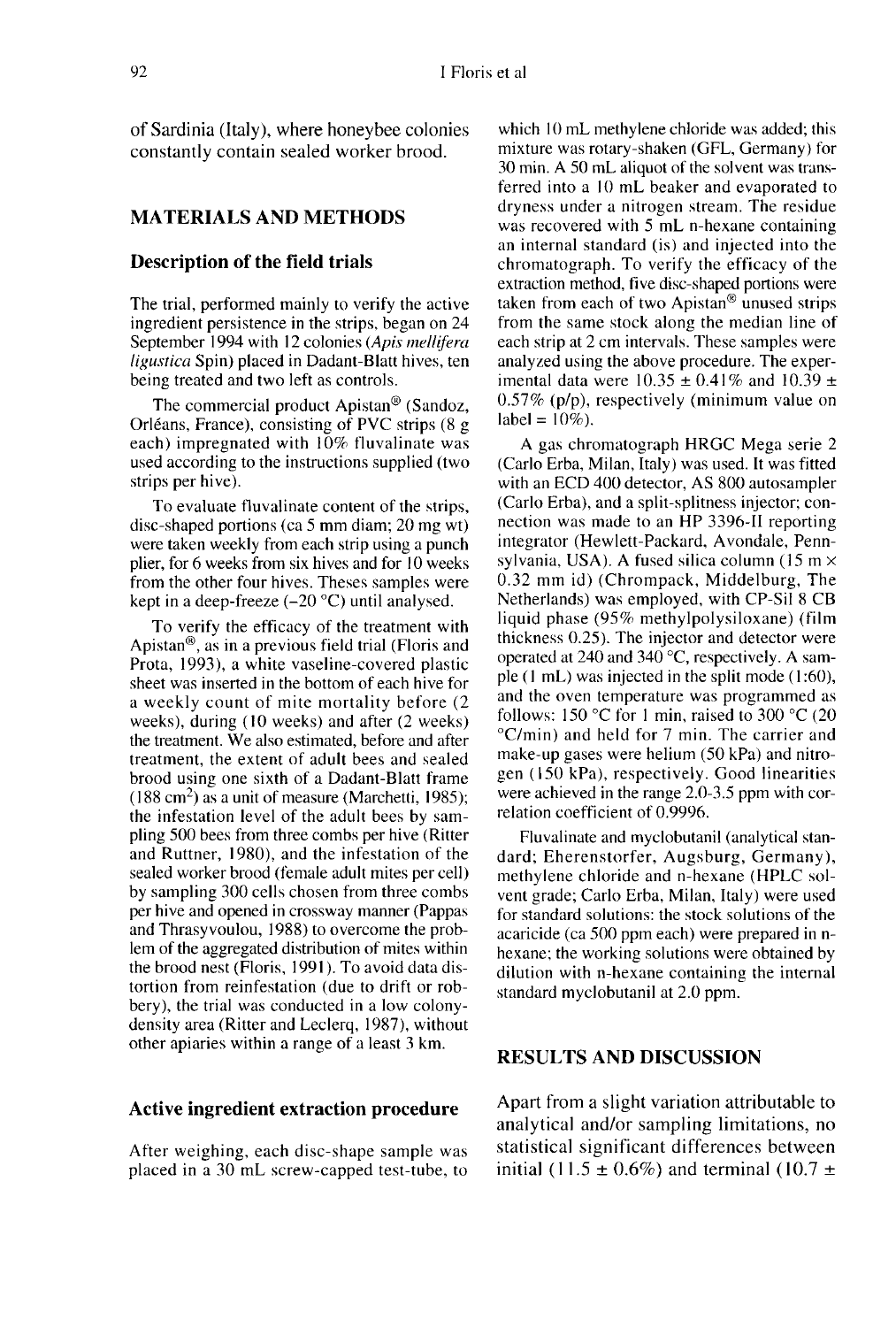0.3%) concentration of the fluvalinate in the strips was observed (table I). The constant active ingredient strips concentration during the 10 weeks of the experiment indicated that removal by the bees was insignificant and the active ingredient dosage more than sufficient to control the varroosis.

Efficacy was over 99%. During the treatment,  $3615 \pm 1187$  fallen mites per treated hive were recorded. Most of the mite mortality occurred during the first 4 weeks (Floris et al, 1995). Post-treatment examination revealed an additional mite mortality of  $0.6 \pm 0.2\%$  per hive per day in comparison with a pre-treatment natural mite mortality of  $11.5 \pm 2.9\%$  per hive per day. Extent of adult bees and sealed brood, their infestation levels, before and after treatment, are reported in table II. In treated hives, worker pupae and adult bee infestations decreased from  $14.2 \pm 7.3\%$  to zero and from  $15.7 \pm 1.5\%$ 7.3% to zero, respectively. Whereas, in the two control hives, during the first 6 weeks, the average worker pupae infestation increased from  $15.9 \pm 2.9\%$  to  $19.7 \pm 3.5\%$ and the natural mite mortality increased from  $11.5 \pm 2.9\%$  to  $50.0 \pm 13.1\%$ .

Based on these results, where fluvalinate is still effective, the re-use of Apistan® strips would be justified (Pechhacker, 1991). However, the assessment that the fluvalinate content of the strips does not decrease over a few weeks is not enough to justify the reuse of Apistan® strips: in particular, one should check that the release of the active ingredient does not change over time. Application period (strips permanence in hive) must be restricted to the minimum necessary (4 weeks) to reduce excessive toxicological and biological risks from residual accumulation (Moosbeckhofer, 1991), diminution of natural bee immunity (Stark et al, 1993) and selection of resistant mite strains (Milani, 1995).

| Hive                 | Week     |      |      |      |                |      |      |      |      |      |      |  |
|----------------------|----------|------|------|------|----------------|------|------|------|------|------|------|--|
|                      | $\theta$ | 1    | 2    | 3    | $\overline{4}$ | 5    | 6    | 7    | 8    | 9    | 10   |  |
| -1                   | 11.9     | 11.1 | 11.5 | 11.1 | 12.7           | 10.8 | 11.6 |      |      |      |      |  |
| $\overline{2}$       | 10.1     | 11.0 | 11.1 | 10.5 | 12.3           | 11.9 | 11.0 |      |      |      |      |  |
| $\boldsymbol{\beta}$ | 11.7     | 10.6 | 11.0 | 10.4 | 11.3           | 11.3 | 10.8 |      |      |      |      |  |
| $\overline{4}$       | 12.1     | 11.3 | 11.2 | 10.2 | 11.6           | 11.3 | 10.7 |      |      |      |      |  |
| 5                    | 10.7     | 10.2 | 11.0 | 10.0 | 12.2           | 11.1 | 11.7 |      |      |      |      |  |
| 6                    | 11.8     | 11.0 | 11.2 | 10.7 | 11.5           | 11.1 | 10.8 |      |      |      |      |  |
| $\overline{7}$       | 11.6     | 11.3 | 10.8 | 10.6 | 10.8           | 11.5 | 10.8 | 10.7 | 9.7  | 10.2 | 10.5 |  |
| 8                    | 11.2     | 11.5 | 11.0 | 10.6 | 11.4           | 11.1 | 11.1 | 11.4 | 10.3 | 10.6 | 10.3 |  |
| 9                    | 11.8     | 11.3 | 11.1 | 10.1 | 11.7           | 11.1 | 11.2 | 10.5 | 11.1 | 10.7 | 11.1 |  |
| 10                   | 11.9     | 10.6 | 11.1 | 10.3 | 11.8           | 11.6 | 11.0 | 10.8 | 10.9 | 10.6 | 10.7 |  |
| Mean                 | 11.5     | 11.0 | 11.1 | 10.5 | 11.7           | 11.3 | 11.1 | 10.9 | 10.5 | 10.5 | 10.7 |  |
| ± sd                 | 0.6      | 0.4  | 0.2  | 0.3  | 0.5            | 0.3  | 0.3  | 0.4  | 0.6  | 0.2  | 0.3  |  |

**Table I.** Content (%) of fluvalinate in the strips during the treatment.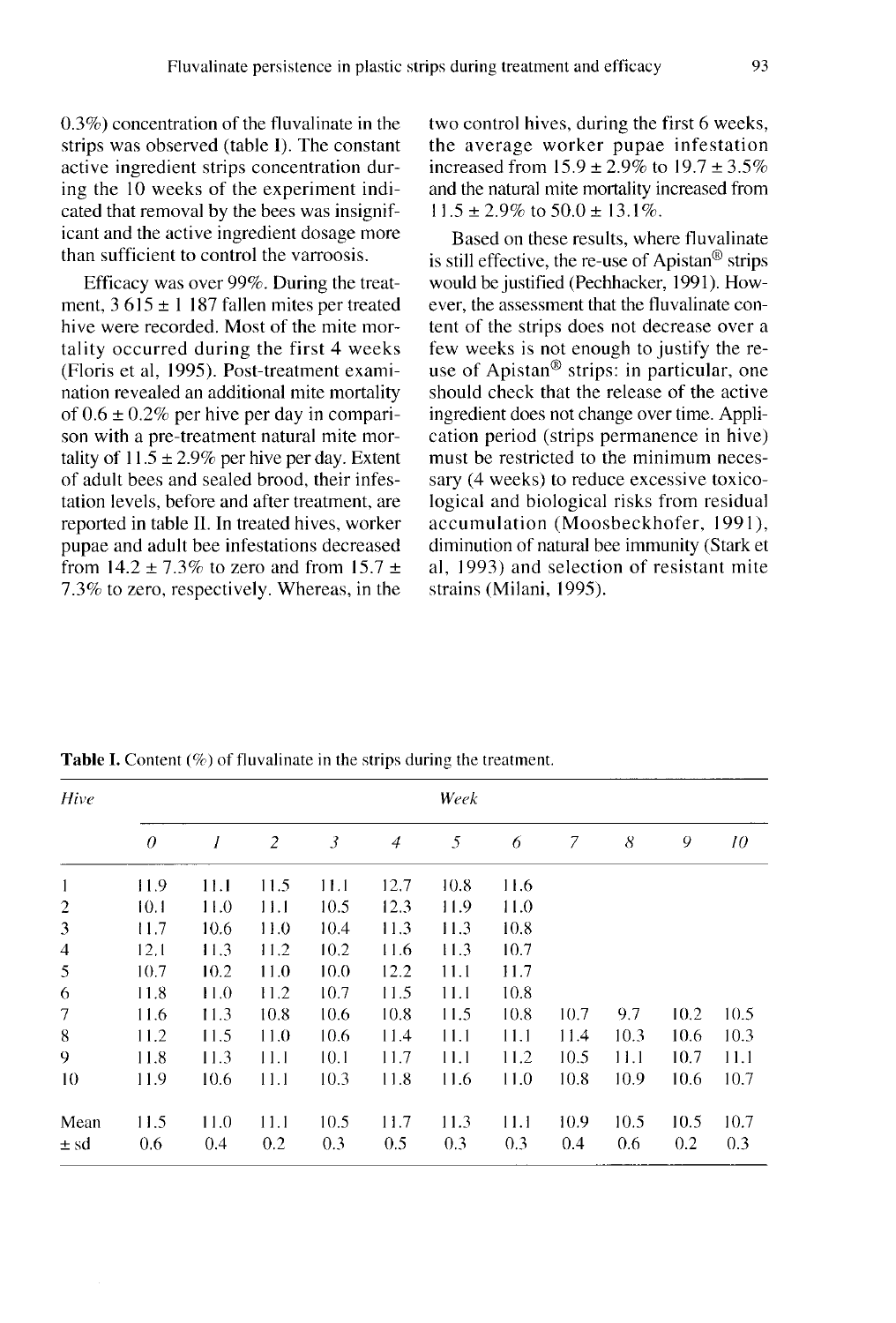| Hive                    | Comb area<br>(adult)<br>(cm <sup>2</sup> ) | Infestation<br>(adult)<br>(%) | Comb area<br>(pupae)<br>(cm <sup>2</sup> ) | Infestation<br>(pupae)<br>(%) |
|-------------------------|--------------------------------------------|-------------------------------|--------------------------------------------|-------------------------------|
| Before treatment        |                                            |                               |                                            |                               |
| 1                       | 7330                                       | 4.5                           | 1690                                       | 12.0                          |
| $\overline{\mathbf{c}}$ | 8 1 8 0                                    | 22.7                          | 2070                                       | 25.4                          |
| 3                       | 10720                                      | 12.4                          | 3 3 8 0                                    | 10.3                          |
| $\overline{\mathbf{4}}$ | 5830                                       | 29.1                          | 1460                                       | 31.2                          |
| 5                       | 9 1 2 0                                    | 7.7                           | 1830                                       | 11.2                          |
| 6                       | 10 060                                     | 13.5                          | 1 2 7 0                                    | 11.3                          |
| 7                       | 6 200                                      | 16.6                          | 1500                                       | 18.6                          |
| 8                       | 6580                                       | 11.2                          | 1970                                       | 8.2                           |
| 9                       | 6 0 6 0                                    | 9.0                           | 1 4 6 0                                    | 14.4                          |
| 10                      | 6770                                       | 14.8                          | 1690                                       | 14.2                          |
| Mean                    | 7690                                       | 14.2                          | 1830                                       | 15.7                          |
| ± sd                    | $\pm$ 1 750                                | $\pm$ 7.3                     | $\pm\,600$                                 | ±7.3                          |
| After treatment         |                                            |                               |                                            |                               |
| $\mathbf{1}$            | 10 060                                     | 0.0                           | 1970                                       | 0.0                           |
| $\overline{c}$          | 8 3 7 0                                    | 0.0                           | 1500                                       | 0.0                           |
| 3                       | 8840                                       | 0.0                           | 3 200                                      | 0.0                           |
| $\overline{4}$          | 4610                                       | 0.0                           | 752                                        | 0.0                           |
| 5                       | 9780                                       | 0.0                           | 2 4 4 0                                    | 0.0                           |
| 6                       | 10810                                      | 0.0                           | 2630                                       | 0.0                           |
| 7                       | 6580                                       | 0.0                           | 1410                                       | 0.0                           |
| 8                       | 9490                                       | 0.0                           | 1 1 7 0                                    | 0.0                           |
| 9                       | 9310                                       | 0.0                           | 990                                        | 0.0                           |
| 10                      | 8 3 7 0                                    | 0.0                           | 890                                        | 0.0                           |
| Mean                    | 8630                                       | 0.0                           | 1700                                       | 0.0                           |
| ± sd                    | ± 1820                                     |                               | ± 830                                      |                               |

Table II. Population estimate and infestations of adult and pupal bees in the treated hives.

#### ACKNOWLEDGMENTS

This work was supported by grants from Ministero dell'Università e della Ricerca Scientifica, PR 'Controllo e miglioramento delle produzioni apistiche'.

Résumé — Teneur en fluvalinate des lanières Apistan® pendant le traitement et efficacité dans des colonies ayant du couvain operculé d'ouvrières. Ces dernières années, des études ont été faites en Sar-

daigne pour améliorer le traitement de la varroose par l'Apistan® dans des colonies renfermant du couvain operculé d'ouvrières. Notre expérimentation, visant principale ment à vérifier la persistance de la matière active dans les lanières Apistan®, a été réalisée en septembre 1994 dans une région ayant une faible densité de colonies d'abeilles et a porté sur 12 colonies d'Apis mellifera ligustica dans des ruches Dadant-Blatt. L'efficacité du traitement a été estimée en comptant les acariens tombés sur une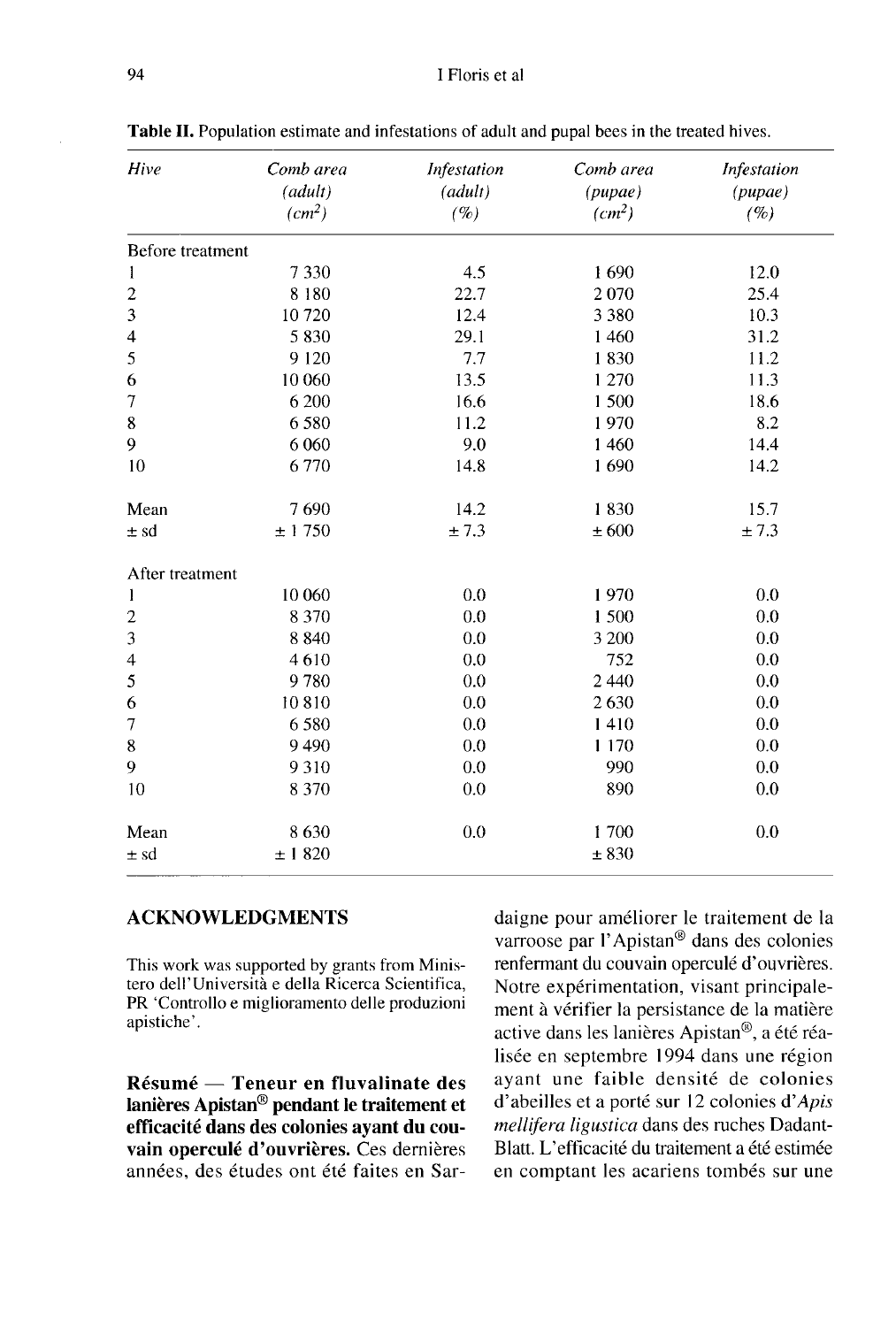feuille de plastique blanche enduite de vaseline et placée sur le fond de chaque ruche avant ( $\overline{2}$  semaines), pendant (10 semaines) et après (4 semaines) le traitement. Avant et après le traitement, nous avons aussi estimé : i) la quantité d'abeilles adultes et le couvain operculé, utilisant pour cela un sixième (188 cm<sup>2</sup>) d'un cadre Dadant-Blatt comme unité de mesure (Marchetti, 1985), ii) l'infestation des abeilles adultes en prélevant 500 abeilles/ruche réparties sur trois cadres (Ritter et Ruttner, 1980) et iii) l'infestation du couvain operculé d'ouvrières en inspectant 300 cellules/ruche réparties sur trois cadres et ouvertes de manière croisée pour surmonter le problème de la distribution irrégulière de l'acarien dans le nid à couvain (Pappas et Thrasyvoulou, 1988). Pour évaluer la teneur en fluvalinate des lanières, de petits disques (5 mm de diamètre et 20 mg) ont été prélevés chaque semaine dans chaque lanière à l'aide d'un poinçon. La teneur en fluvalinate est restée pratiquement constante tout au long des 10 semaines de traitement. On n'a observé aucune différence significative entre les concentrations initiale (11,5  $\pm$  0,6 %) et finale (10,7  $\pm$  0,3 %) en fluvalinate (tableau I), ce qui indique que le prélèvement par les abeilles est insignifiant et que le dosage en matière active de la lanière est plus que suffisant pour contrôler la varroose. L'efficacité au champ a été > 99 %. Au cours du traitement, on a dénombré 3 615 ± 1 187 acariens/ruche tombés sur le fond. La mortalité des acariens est survenue en majorité (> 97 %) au cours des 4 premières semaines. L'examen après le traitement a montré une mortalité naturelle supplémentaire de 0,6 ± 0,2 % acarien/ruche/jour comparée à une mortalité naturelle avant traitement de 11,5 ± 2,9 % acarien/ruche/jour. Les infestations moyennes des nymphes et des adultes sont passées de 15,7 ± 7,3 % à zéro et de 14,2 ± 7,3 % à zéro, respectivement. Sur la base de ces résultats, la réutilisation des lanières Apistan® serait justifiée (Pechhacker, 1991). Néanmoins, le maintien des lanières dans

la ruche doit être limité au minimum nécessaire (4 semaines) afin de réduire les risques toxicologiques et biologiques.

#### varroose / lutte chimique / fluvalinate / persistance / Apistan®

Zusammenfassung — Fluvalinatgehalt von Apistanstreifen während der Behandlung und ihre Wirksamkeit in Völkern mit Brut. In den letzten Jahren wurden auf Sardinien (Italien) Studien zur Verbesserung der Varroabehandlung von Völkern mit Brut mit Apistan® durchgeführt. Die letzte Untersuchung sollte vor allem die Dauerhaftigkeit des aktiven Bestandteils der Apistanstreifen prüfen und begann am 24. September 1994 in einem Gebiet mit niedriger Volksdichte. Sie umfaßte 12 Apis mellifera ligustica Völker in Dadant-Blatt Beuten. Zur Abschätzung der Wirksamkeit der Behandlung wurder eine mit Vaseline eingestrichene Plastikeinlage auf den Boden jeder Beute eingeschoben und die auf sie gefallenen Milben gezählt. Die Zählungen erfolgten 2 Wochen vor, 10 Wochen während und 2 Wochen nach der Behandlung. Vor und nach der Behandlung schätzten wir außderdem die Anzahl der adulten Bienen und der verdeckelkten Brut, indem 1/6 des Dadantblatträhmchens (188 cm2) als Meßeinheit benutzt wurde (Marchetti, 1985). Für die Bestimmung des Befalls der adulten Bienen wurden 500 Bienen von 3 Waben gesammelt (Ritter und Ruttner 1980). Für die Schätzung des Befalls der Brutzellen wurden 300 Zellen von 3 Waben pro Volk in sich kreuzenden Reihen geöffnet, um das Problem der aggregierten Verteilung der Milben in der Brut zu vermeiden (Pappas und Thrasyvoulou, 1988). Um den Fluvalinatgehalt der Streifen zu bestimmen, wurden scheibenförmige Teile (etwa 5 mm im Durchmesser mit einem Gewicht von 20 mg) wöchentlich mit einem Locher ausgestanzt. Der Fluvalinatgehalt der Streifen blieb während der 10 wöchigen Behand-